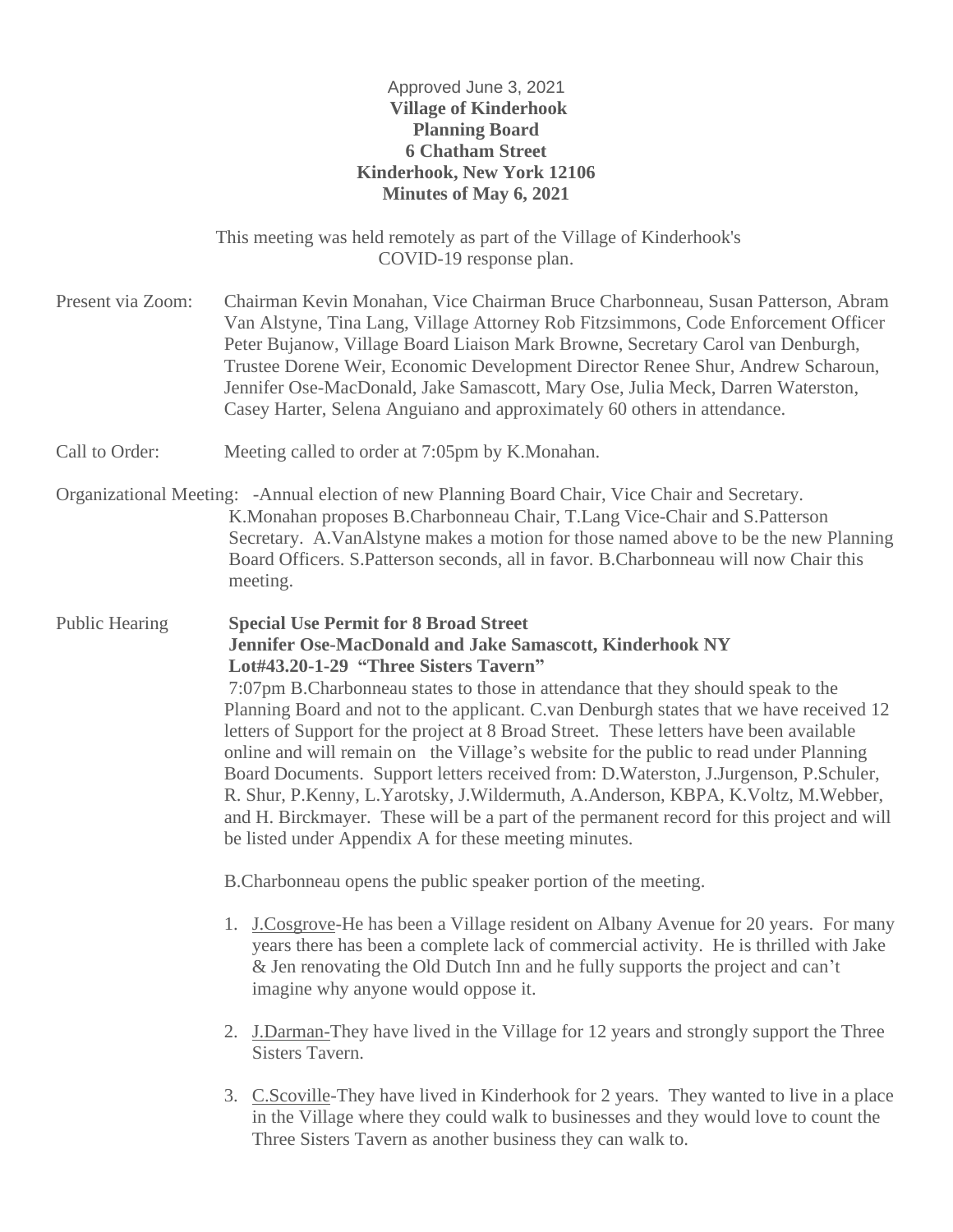- 4. N.Robinson- Village resident on Railroad Avenue who strongly supports the project. It would complement the existing businesses and the new businesses coming in. Echoes the sentiment that he couldn't see why anyone would oppose this project which is great for the Village.
- 5. M.Webber-They are new residents in the Town of Kinderhook. They support this project. One reason they moved to this community was the sense of prosper and excitement. She hopes this goes forward.
- 6. M.Rothstein-Current business owner in the Village who recently purchased the Metzwood building. This project is momentum for people coming in and other small businesses.
- 7. Brian Murphy-Has lived here for 41 years. Economic Development has started to gain more momentum in the Village and he is fully in favor of the Three Sisters Tavern which is a continuation of the rebuilding of the Village.
- 8. Wendy & Gary Spielman-Longtime residents of the Village who support the project as a focal point and a wonderful addition.
- 9. Jack Shaiman-The space would be so wonderful for the community and a great place for people to be able to stay. Let's get it open as it is a wonderful project.
- 10. Mitch Khosrova-An attorney from the Village of Chatham representing the neighbor of the property, P.Calcagno. He agrees that this is a great project and they are not opposed to it. There is a process that needs to be followed and he has some questions. He has gone through the files and a couple of things he does not understand. There is an application for a restaurant and an inn. The code has no permitted use for an inn (hotels and motels are included). The site plan mentions a bar in the basement. In the records, November 3, 2003, Village attorney letter to the ZBA chair that says it has to be flushed out if it is a bar or a tavern as it is completely different from a restaurant. He has not seen a narrative on this project although the PB considered the application complete. Capacities for the  $2<sup>nd</sup>$  floor or the basement? Operating hours for any of the operations? This entity is an engine for businesses and his client owns several businesses and he too would have an advantage. Everyone should be treated fairly and equally and the PB and public should know what is going to be there. He states the last special permit granted was May 9, 2005 for 16 offices. A 2002 application was for a restaurant and inn and 2 lots were involved, not just he current 8 Broad Street. The SEQR in this file is from 2019 and he assumes the SEQR will be gone through for this application. The SEQR is now on the DEC's website and boards are asking for it electronically as it automatically fills in information from the address and tax map #. July 24, 2002 letter from then CEO J.Florio in regards to the inn and restaurant. He specifically listed many things that had to be done to the building before any permit or approvals should be issued. In the March 4, 2021 a point was raised by J.Ose-MacDonald on a different application about an encroachment and whether or not the PB would approve something that had an encroachment. His client states there are several encroachments on the property including electrical and water drainage (discussed in SEQR 17A). He saw site plans in the file but not a survey which would show the encroachments as well as the right of ways. A survey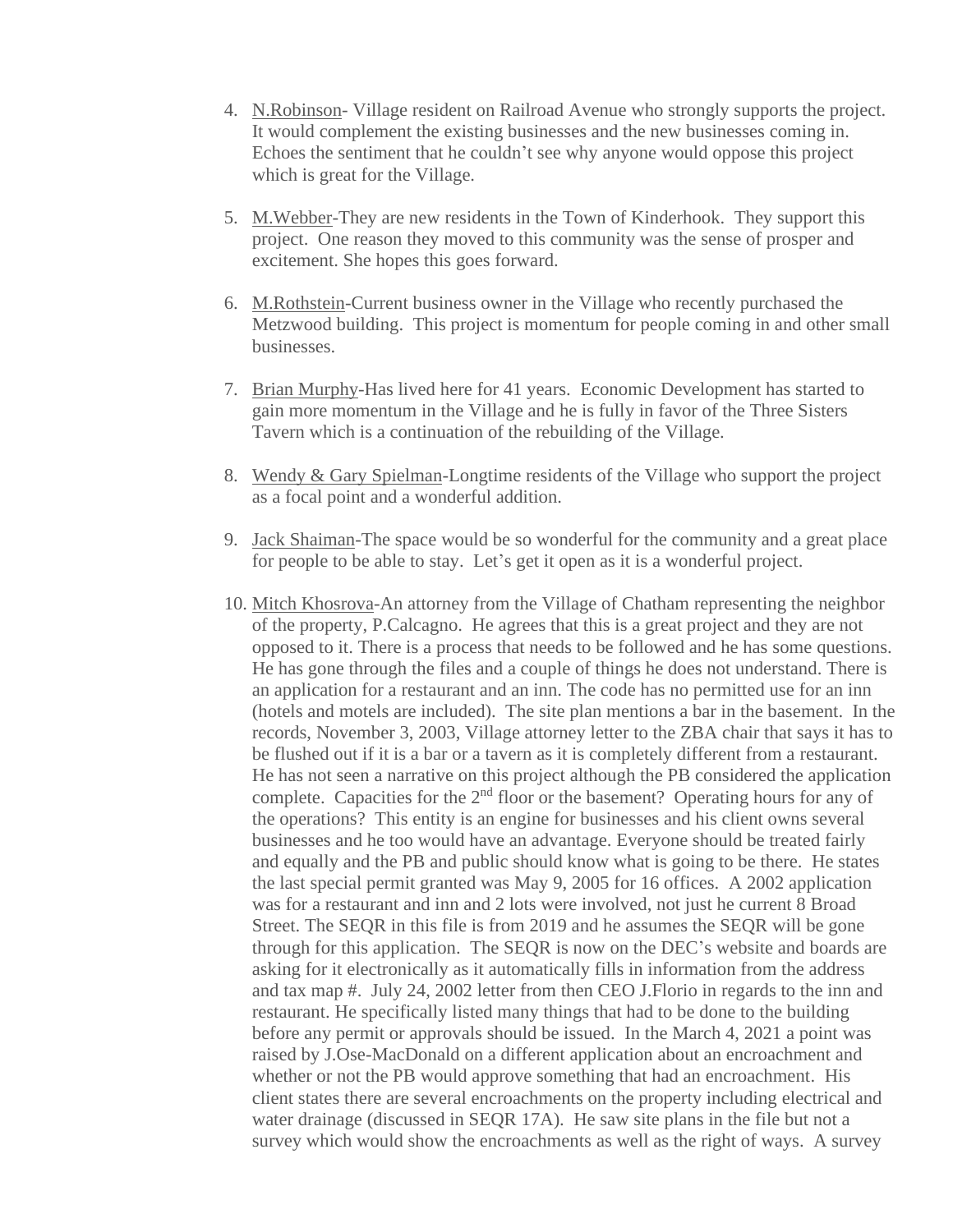should be present before approval. There is a new entrance (unapproved) with stairs on both sides which allows people to come out on other people's properties. This is a problem when it comes to snow removal as the Barbershop closes earlier than the restaurant. He did not see a required referral from the ZEO (contacted twice). How can all of the construction be going on when there is no approval for what it is going to be yet? He requests that this Public Hearing be held "open" and to be continued next month so we can see exactly what the applicants want to do including hours of operation, capacity, and impacts so a proper SEQR can be done.

Trustee Mark Browne asks if M.Khosrova can submit his questions in writing to the PB.

- 11. Cindy Novak-Lifelong resident of the Town of Kinderhook. She lived here when it was the Dutch Inn and could not be more pleased to see that someone wants to bring business back to the village. Although a particular individual may own a lot of properties, they have sat vacant and little has been done to fill them. She is in full support and anxious to see this project go forward.
- 12. Robert & Mark-They are residents at 28 Broad Street for 4 years. Love the energy in the Village and the Farmers' Market during the summer, brings people and attention and they agree that this new business will liven up the village. They do support the Three Sisters project.
- 13. Donna & Robert McElligott-We want to be historic and support new businesses. In regards to encroachment, there is a sidewalk. Whatever issues there are, we should look toward problem solving rather then preventing a new business from coming forth. Let's not delay this project but rather support them and do what we can to get this great business in place.

T.Lang asks if this plan was approved last year and when they were going to start, the quarantine happened and they were not able to continue. Why is M.Khosrova stating there was no paperwork filed when it was voted on last year? R.Fitzsimmons, Village Attorney discusses the Dutch and it has been a project going on for many years under former ownership. The challenge of no septic field held up the project. Now there is sewer in the business district due to the wastewater treatment grant. They applied for a restaurant and an inn (hotel/motel) and the bar/tavern (restaurant). T.Lang is correct that they submitted an application for an inn and a restaurant, P.Bujanow made the referral. The application was referred to the Columbia County Planning Board as an inn and a restaurant and made a determination on June 20, 2019. In a historic district, on the cultural resource inventory and they consulted with NYS Parks and Historic Preservation and concluded it was a local decision and defers to the Village Planning Board. After the CCPB approval, reviewed by the PB and approved the restaurant use (2019). The inn component of the application was deferred because at that time, the Village code required off-street parking. The off-street parking requirement was evaluated and the Village Board of Trustees removed the off-street parking requirement (Local Law #1 of 2019). Encroachments discussed at a previous meeting and if raised as an issue, we try to resolve to the best of our ability but it does come down to neighborly relations. There is a survey is in the file from P.VanAlstyne. M.Khosrova sees an application for an inn and an application for a restaurant but no narrative about capacity, hours of operation, etc. D.Hubbell, counsel for the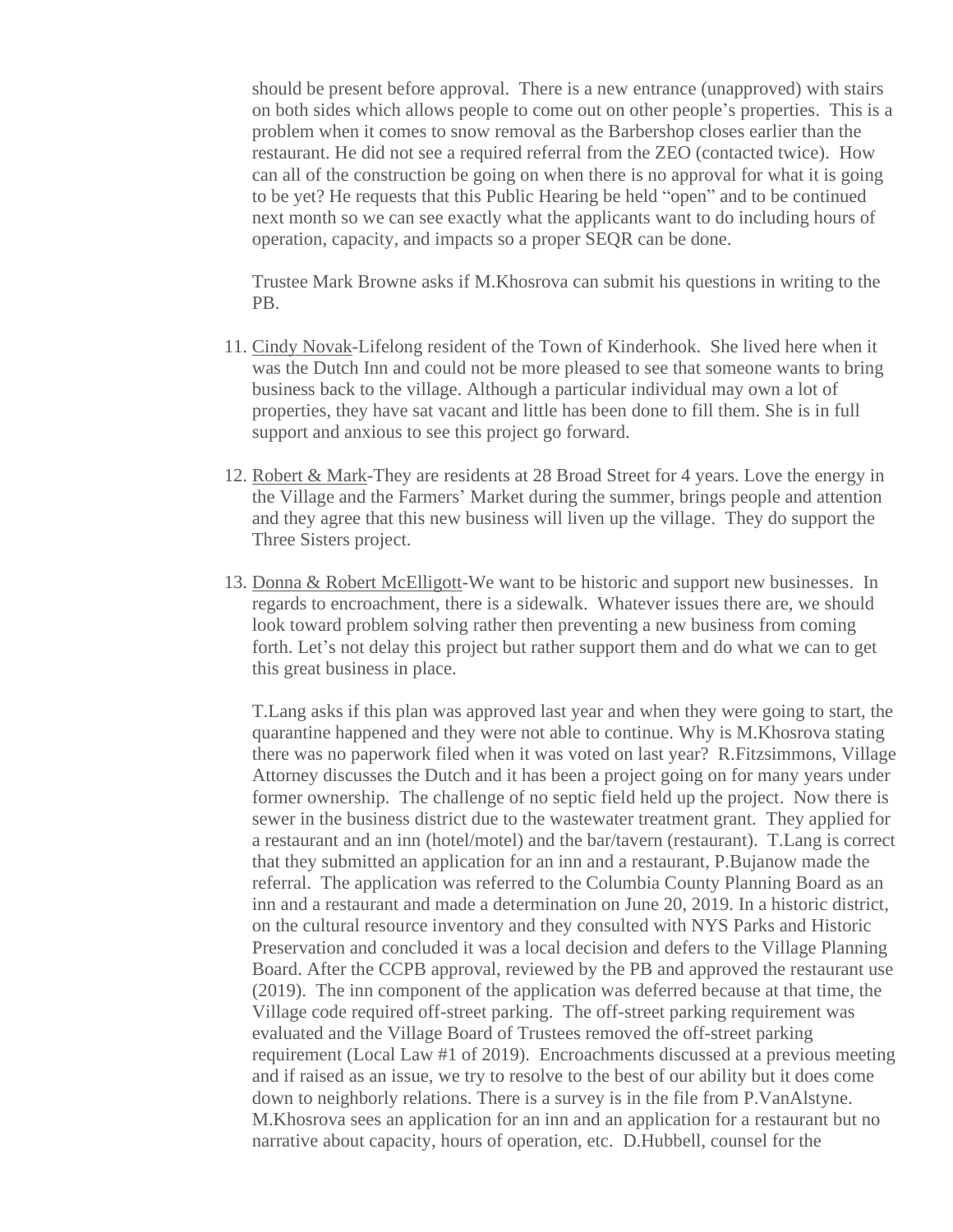applicant, states they will respond to the questions in writing to ensure the SEQR record is complete and he has no objections to the PB in keeping the Public Hearing open. The file on this property is extensive and the same type of project was approved by the PB in 2003 and it did not go through then due to the septic issues. R.Fitzsimmons states the short EAF will be done through the EAF mapper so any possible issues will be flagged. D.Hubbell will provide assistance with this. M.Khosrova asks if there is a narrative available with the hours, capacities. D.Hubbell will provide all of this in writing.

- 14. Kristi Ambrosetti- Thank you to the business owners for their hard work and they are very excited for this. Business begets current and future businesses and they look forward to this coming to light soon.
- 15. Meredith Lorenzen- Has been in the Village almost 2 years on Albany Ave. Wants to voice her support and one reason they choose Kinderhook was the businesses within walking distance. She has concerns when there are suggestions to postpone as this can be burdensome on small business owners.
- 16. Paul Calcagno- Family has run a business in the Village for 40 years and has always called Kinderhook "home". He has invested money into revitalizing the Village including the sewer system. Since A.Roberts owned the building, he has made numerous complaints of roofing shingles falling off, going onto his properties on both sides causing a hazard for people walking. Lack of a gutter has caused water issues that damaged his building at 10 Broad Street. The Dutch Inn was allowed to deteriorate when there are codes and violations that prevent this from happening. Gave permission to the current contractors to use his property to allow them to repair the building. Past issues included sewer, parking and former owner, R.Guerroro built the building over 50% more than the original plan. Never had 9 rooms upstairs, never had a tavern downstairs, it was a 60-seat restaurant. This will double the business and there will be operational issues. The alley way is 9.5' and can not take a garbage truck, delivery truck or propane truck. When 6 Broad Street was rebuilt, it was shortened by 20' to be able to place things. How will deliveries and pickups effect the neighbors? Where will employees park? Things have to be fair and just for everyone. He wants to see The Dutch open but they have to be good neighbors. D.Hubbell requests P.Calcagno to keep his comments towards the project, not the applicants. R.Fitzsimmons confirms. P.Calcagno wants to address all of the issues, not just some. In the past, the PB was very matter of fact on this and the Columbia County Planning Board gave a list to then CEO J.Florio which explained what they expect.

B.Charbonneau adjourns the Public Hearing at 7:54pm and the Public Hearing will be continued at the next Planning Board meeting of June 3, 2021 at 7pm.

Call to Order: B.Charbonneau opens the regular PB meeting at 7:55pm.

Funds Remaining: \$252.11

Minutes: K.Monahan motions to approve the Planning Board minutes of April 1, 2021. A.Van Alstyne seconds; all in favor.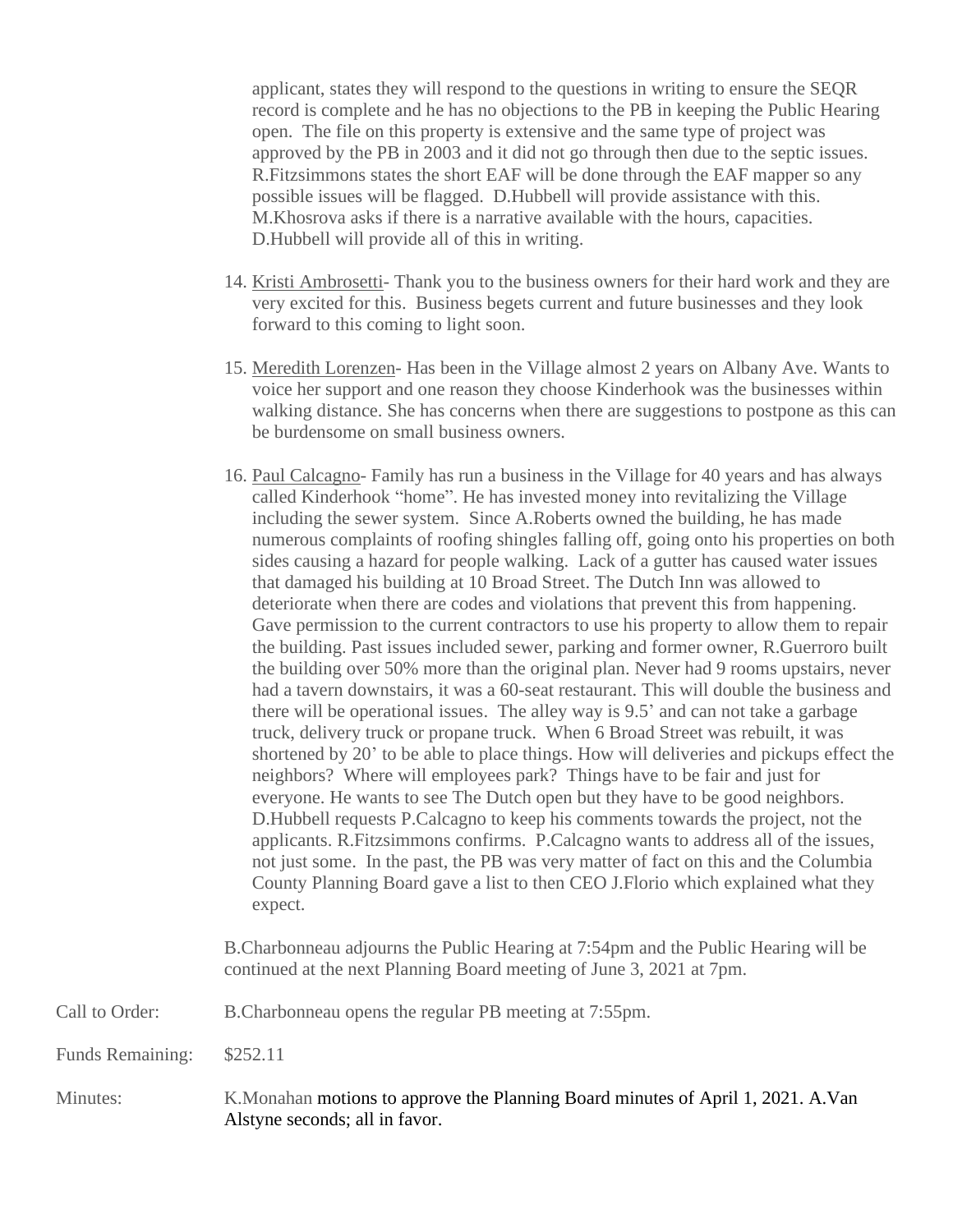Correspondence: As previously stated in the Public Hearing, 12 letters of support have been received by the Planning Board for the Three Sisters Tavern. The PB has also received 4 letters of support for J.Meck Julia Jayne Pilates from L.Suino, W.Applegate, C.Gibson and R.Shur/G.Bochem. These will be a part of the permanent record for this project and will be listed under Appendix B for these meeting minutes.

### Old Business: **Special Use Permit for 8 Broad Street Jennifer Ose-MacDonald and Jake Samascott Lot#43.20-1-29 "Three Sisters Tavern"**

B.Charbonneau states that this issue will be tabled for one month. D.Hubbell speaks about the County referral. He wants to make sure the PB is comfortable with the referral that was done under the 2019 application. With the PH remaining open, they will still refer this to County Planning since the parking issue which was identified in the 2019 referral has been resolved with the Local Law that got rid of the parking requirement for hotel uses. R.Fitzsimmons has no problem with a second referral. We will wait for D.Hubbell's submissions and those along with the application materials can be sent to County Planning. D.Hubbell wants to make sure the SEQR is complete and full. Motion made by T.Lang to make a secondary referral to County Planning upon submission of additional information, K.Monahan seconds; all in favor. M.Khosrova asks for clarification as to where this application is with SEQR. B.Charbonneau states nothing has been submitted yet and we typically do nothing with SEQR until after the Public Hearing. Discussion on when the Special Use Permit was approved for the restaurant and A.O'Brien states it is in the June 25, 2019 PB minutes. D.Hubbell states what was approved in that permit is the same exact scope of restaurant work here, this is essentially a renewal of that Special Use Permit but the SEQR process will be gone through again. J.Ose-MacDonald agrees to holding the Public Hearing open until June 3, 2021.

## **Site Plan Amendment for 12 Broad Street Mary Ose via Andrew Scharoun Kinderhook, NY Lot#43.20-1-31 Proposed retail and rental space**

A.Scharoun discusses at the previous meeting (April 1, 2021) where they requested 3 dwelling units and retail space. The retail space was approved but there were questions for parking for the dwelling units. A survey was provided and K.Monahan did a walk through on the property. A.Scharoun submitted the parking and the measurements to C.van Denburgh which is on file on the website under PB documents, 12 Broad Street. B.Charbonneau states the application will be accepted and we will schedule a Public Hearing for June 3, 2021.

#### New Business: **Home Occupation Permit for 28 Hudson Street Julia J Meck**

#### **Lot#43.20-2-73 Proposed Julia Jayne Pilates Studio "appointment only"**

She recently purchased the home in March 2021 with a 2-car garage with an attached 20'x20' (400 square foot) workshop. That space would be used as a boutique Pilates studio, appointment only, not a walk-in studio, no retail, for her current clients and new clients. Low impact space and location with support from her surrounding neighbors. More businesses will benefit everyone. B.Charbonneau asks what a pilate is and J.Meck explains it focuses on your core, with equipment and mats for ages 18-85. She is a fulltime resident. S.Patterson asks if the workshop is attached to the 2-car garage. J.Meck states yes, it used to be a model train museum. Space needs some cosmetic renovations. B.Charbonneua states it is not in the B-1 District, Customary Home Occupation Class 2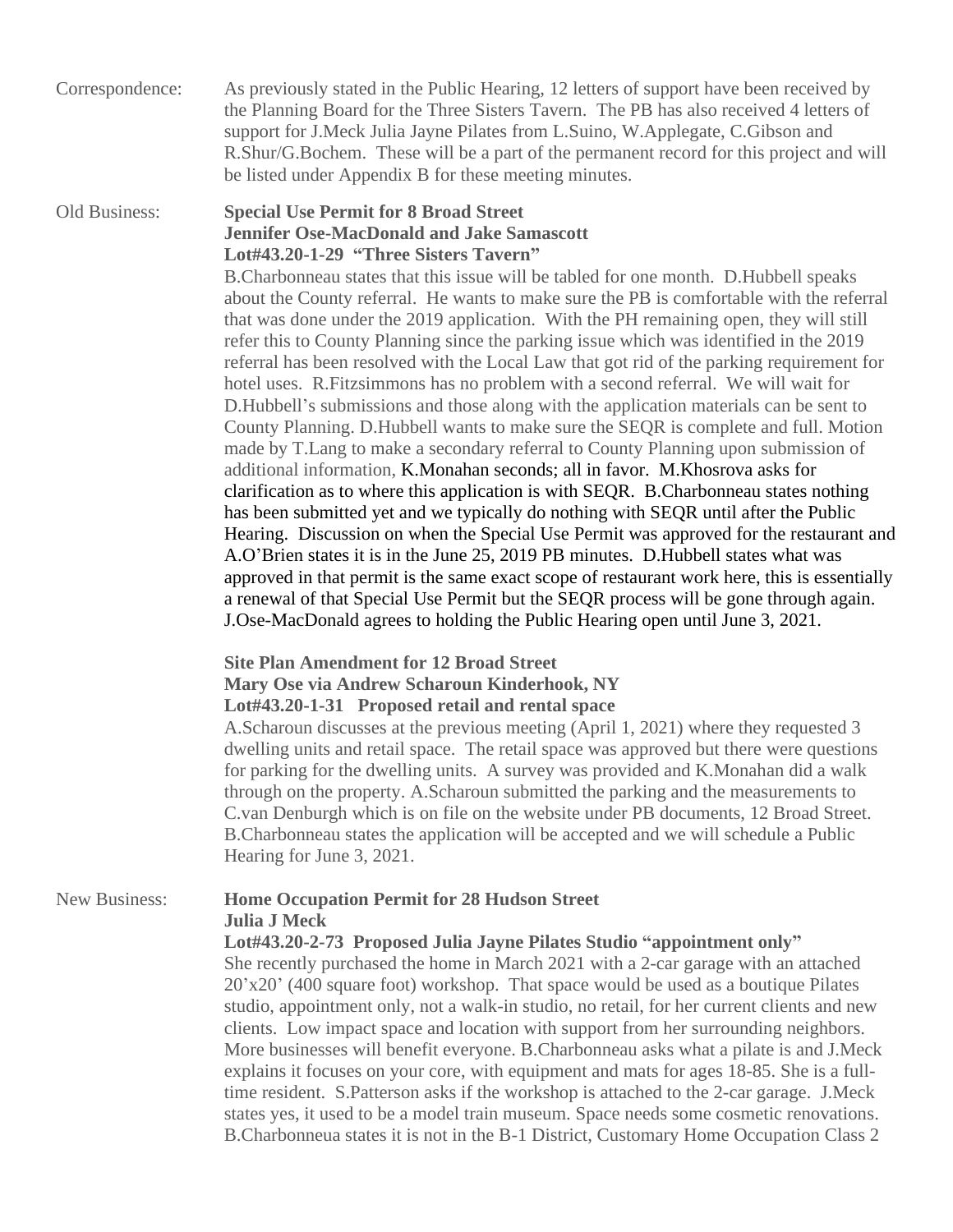because she is using an auxiliary building. Parking requirements are 2 spaces for the home and 2 spaces for the Pilates studio. A.Van Alstyne states the documents provided show the 4 spaces. He inquires about signage or lighting changes. J.Meck is not 100% sure that she wants a sign but if she does, she will follow the ordinances. T.Lang asks about a previous application for the Pilates Studio in the former Maple Hill Creamery. J.Meck states there have been some changes and this is a better fit especially since she purchased this house. S.Patterson asks about hours of operation and capacity. J.Meck states they are individual appointments with general appointments from 6am-12pm and then she visits clients at their own homes. B.Charbonneau confirms that the studio is 20'x20'. R.Fitzsimmons states that this is a specially permitted use so a Public Hearing is required (June 3, 2021) and should be referred to County Planning. J.Meck asks for explanation of County Planning. They examine any county wide impacts of the proposed project, a procedural step that we need to follow. T.Lang makes a motion to accept the application, A.Van Alstyne seconds, all in favor.

### **Site Plan Amendment for 8 Hudson Street & 6 Hudson Street Darren Waterston & Jay Christiana**

#### **Lot#43.20-2-42 "The Aviary Restaurant" & 43.20-2-43 "Berkshire Hathaway" Lot line adjustment with 8 and 6 Hudson Street on a 10'x20' parcel**

D.Waterston looking for a lot line adjustment with 6 Hudson Street owner J.Christiana. There is a 10'x20' plot of land where it would be mutually beneficial to rotate this 200 sq. ft parcel so it would run the length of the back of J.Christiana's building. Now his backdoor steps out onto D.Waterson's property. It would also allow an easement for 6 Hudson Street to access their own building. B.Charbonneau states it would require a change of deed so that would be a lot line adjustment which will require a survey. P.Van Alstyne, Surveyor, will help draw this proposed adjustment. R.Fitzsimmons states we will need written permission from the neighbor. P.Van Alstyne will prepare a survey and demarcate the parcels, he will do a metes and bounds description so deeds can be exchanged and make that transfer after approval by the PB. A Public Hearing will be necessary as it is a subdivision under our code. D.Waterston will need to submit the short form SEQR form, the survey from P.Van Alstyne. Upon receipt, we will set it for Public Hearing. Upon no issues at the Public Hearing, we complete the SEQRA and approve that subdivision and then pick up stamped maps at the Village Office that would be recorded in the County Clerk's office that would effectuate the transfer. A.Van Alstyne confirms with D.Waterston the repositioning of the parcel based on the provided sketch.

#### **Special Use Permit for 10 Rothermel Lane Ext. Christine Smith via Casey Harter & Selena Anguiano Lot#43.20-1-79 Keeping of chickens**

B.Charbonneau states that the current code (which is under review) says the chicken coop has to be 200' from the closest neighbor and the scratch area has to be at least 25' from the boundaryline. C.Harter states they could not get an accurate measurement, they estimated, and she thought dead center of the backyard would be enough. B.Charbonneau states they need to provide a sketch with the lines and their length. R.Fitzsimmons states that a survey is not needed but a sketch to scale with the dimensions of the property with proposed coop, 200' away from a property line, public street or right of way. Mark it off and take some pictures so the PB can review along with some sketches.